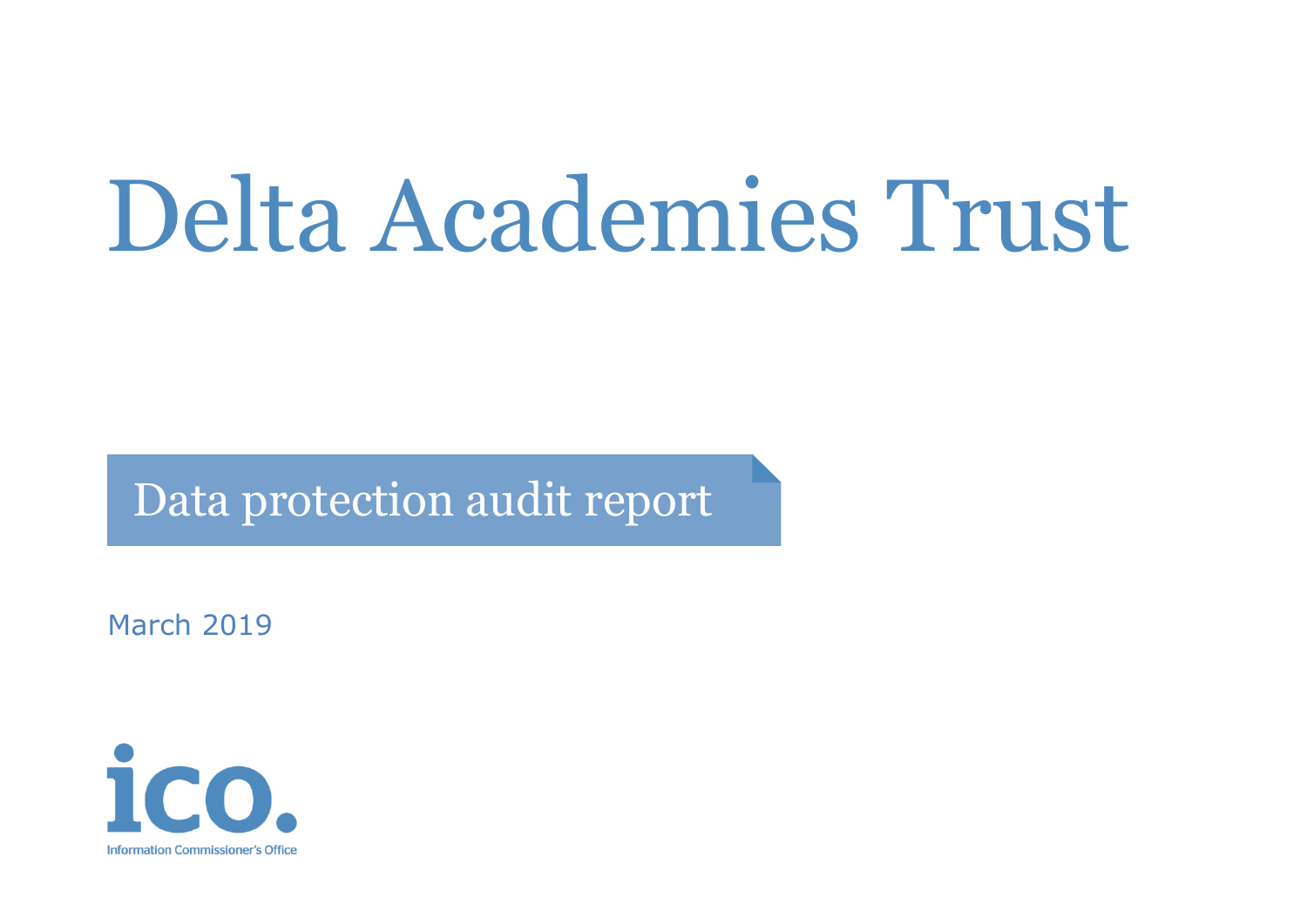## Executive summary



#### Audit Methodology

The Information Commissioner is responsible for enforcing and promoting compliance with the General Data Protection Regulation (GDPR), the Data Protection Act 2018 (DPA18) and other data protection legislation. Section 146 of the DPA18 provides the Information Commissioner's Office (ICO) with the power to conduct compulsory audits through the issue of assessment notices. Section 129 of the DPA18 allows the ICO to carry out consensual audits. The ICO sees auditing as a constructive process with real benefits for controllers and so aims to establish a participative approach.

Delta Academies Trust (DAT) agreed to a consensual audit by the ICO of its processing of personal data. An introductory meeting was held on 12 November 2018 with representatives of DAT to discuss the scope of the audit.

Telephone interviews were conducted on 31 January 2019 and 1 February 2019 prior to the onsite visit. The audit fieldwork was undertaken at DAT Offices, Knottingley, and De Lacy Academy, Knottingley, between 5 February 2019 and 6 February 2019.

The purpose of the audit is to provide the Information Commissioner and DAT with an independent assurance of the extent to which DAT, within the scope of this agreed audit, is complying with data protection legislation.

Delta Academies Trust – ICO Data Protection Audit Report – March 2019

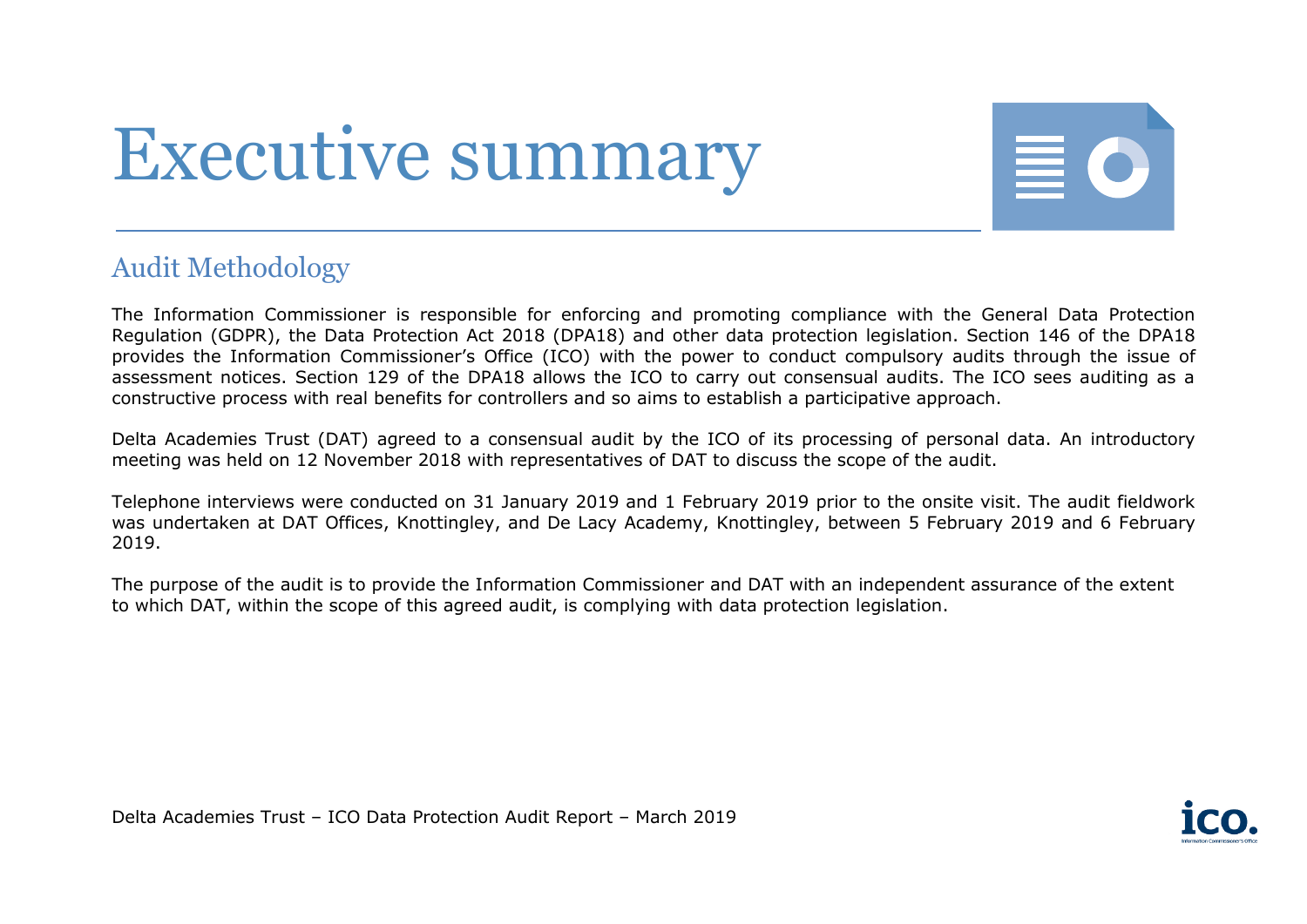It was agreed that the audit would focus on the following area(s):

| <b>Scope Area</b>           | <b>Description</b>                                                                                                                                                                                                                                                                                                 |
|-----------------------------|--------------------------------------------------------------------------------------------------------------------------------------------------------------------------------------------------------------------------------------------------------------------------------------------------------------------|
| Governance & Accountability | The extent to which information governance accountability, policies and<br>procedures, performance measurement controls, and reporting mechanisms to<br>monitor data protection compliance to both the GDPR and national data protection<br>legislation are in place and in operation throughout the organisation. |
| Data Sharing                | The design and operation of controls to ensure the sharing of personal data<br>complies with the principles of all data protection legislation.                                                                                                                                                                    |
| Training & Awareness        | The provision and monitoring of staff data protection, records management and<br>information security training and the awareness of data protection regulation<br>requirements relating to their roles and responsibilities.                                                                                       |

The audit was conducted following the Information Commissioner's data protection audit methodology. The key elements of this are a desk-based review of selected policies and procedures, on-site visits including interviews with selected staff, and an inspection of selected records.

Where weaknesses were identified recommendations have been made, primarily around enhancing existing processes to facilitate compliance with data protection legislation. In order to assist DAT in implementing the recommendations each has been assigned a priority rating based upon the risks that they are intended to address. The ratings are assigned based upon the ICO's assessment of the risks involved. DAT's priorities and risk appetite may vary and, therefore, they should undertake their own assessments of the risks identified.

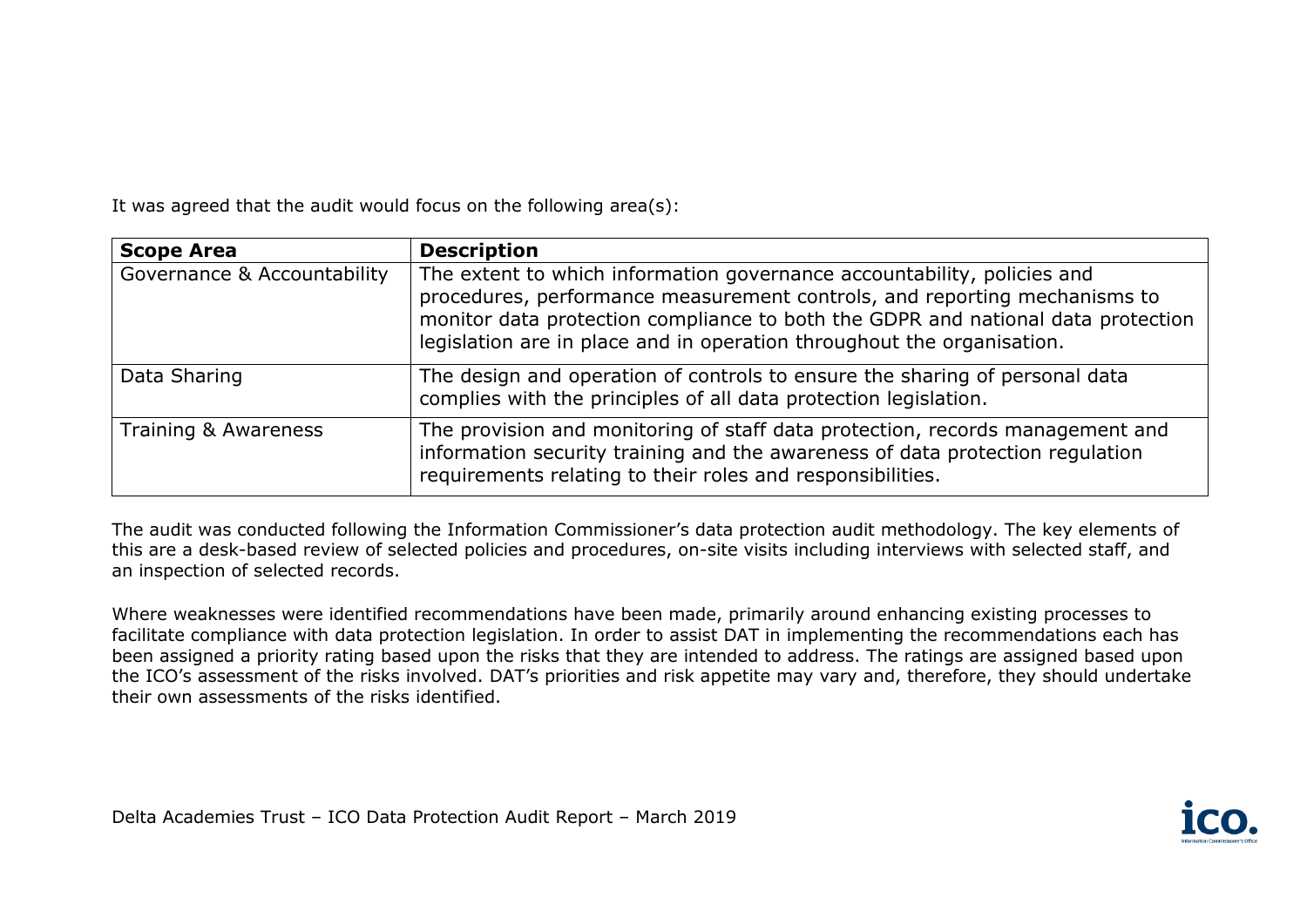### Audit Summary

| Audit Scope Area            | <b>Assurance Rating</b> | Overall opinion                                                                                                                                                                                                                                                                                          |
|-----------------------------|-------------------------|----------------------------------------------------------------------------------------------------------------------------------------------------------------------------------------------------------------------------------------------------------------------------------------------------------|
| Governance & Accountability | Reasonable              | There is a reasonable level of assurance that processes and<br>procedures are in place and are delivering data protection<br>compliance. The audit has identified some scope for improvement<br>in existing arrangements to reduce the risk of non-compliance<br>with data protection legislation.       |
| Data Sharing                | Reasonable              | There is a reasonable level of assurance that processes and<br>procedures are in place and are delivering data protection<br>compliance. The audit has identified some scope for improvement<br>in existing arrangements to reduce the risk of non-compliance<br>with data protection legislation.       |
| Training & Awareness        | Limited                 | There is a limited level of assurance that processes and<br>procedures are in place and are delivering data protection<br>compliance. The audit has identified considerable scope for<br>improvement in existing arrangements to reduce the risk of non-<br>compliance with data protection legislation. |

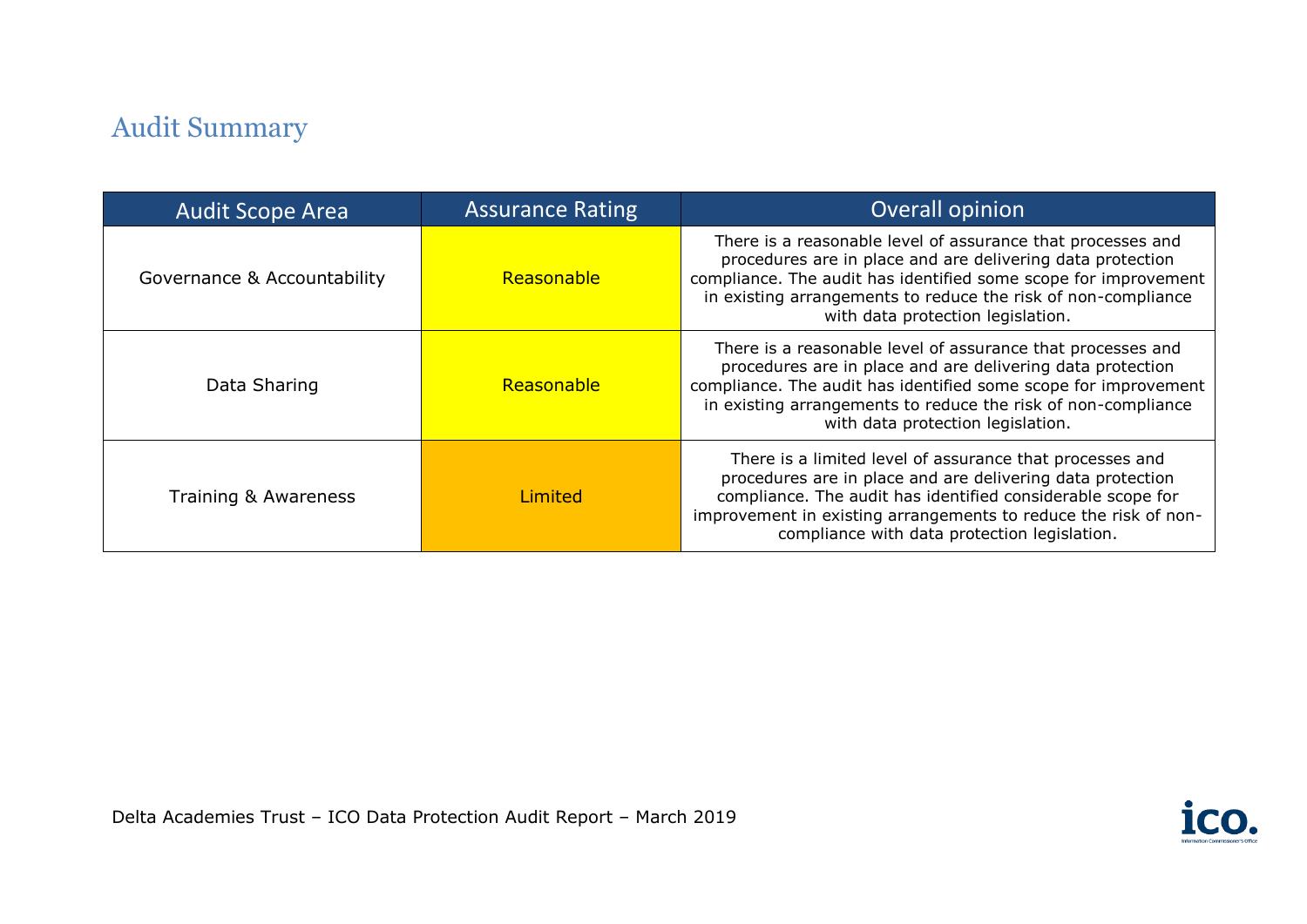#### Priority Recommendations





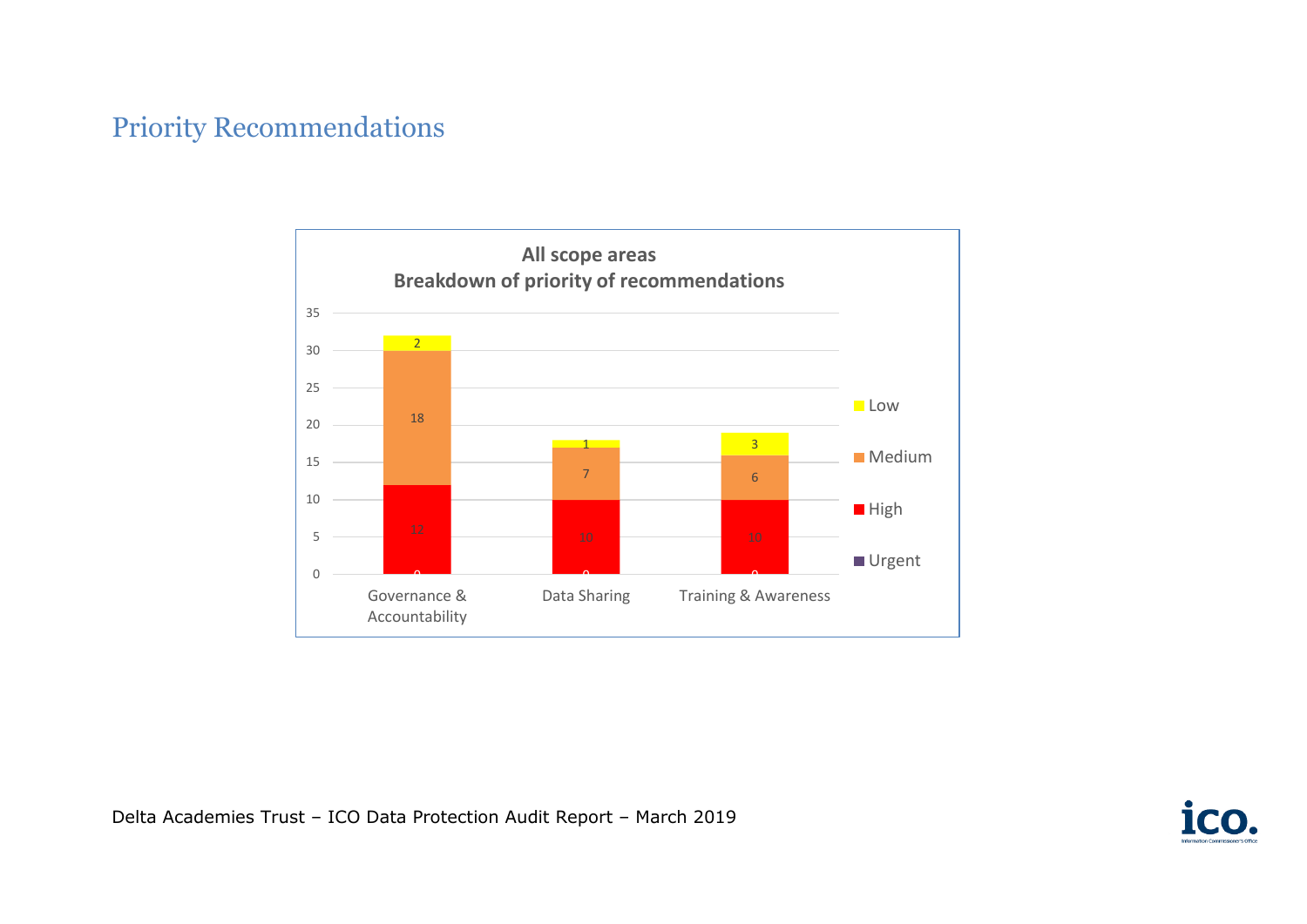#### Graphs and Charts





Delta Academies Trust – ICO Data Protection Audit Report – March 2019

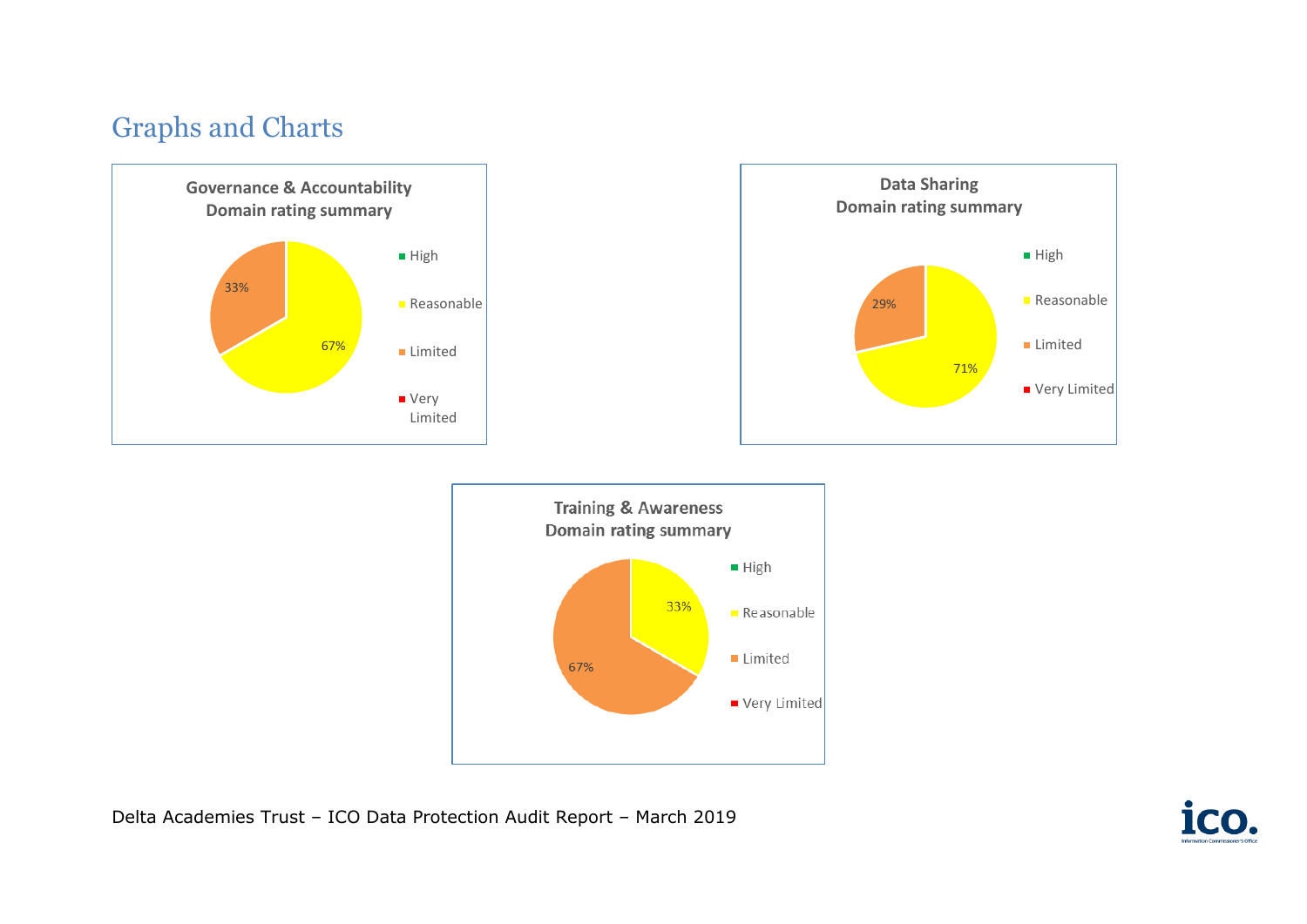#### Areas for Improvement

DAT should continue with plans to recruit a new Board member as soon as possible, with the skills and expertise to become the member with responsibility for data protection/information governance.

DAT should break down the risk of non-compliance with data protection legislation at a more granular level, and could choose to document this on their corporate risk register or develop a dedicated Information Risk Register.

A log of sharing agreements should be kept centrally which details the nature of the sharing and the partners. This should include, for example, the data being shared - its volume, type, sensitivity and classification, who the data is being shared with including key points of contact, the methods of transmission for the data, when each DSA should be reviewed and the date of the last review, retention or deletion dates for the data shared and when the last audit was conducted to confirm compliance to agreement requirements.

A Training Needs Analysis (TNA) exercise should be carried out across all staff roles at DAT, including temporary and contract staff with access to personal data.

DAT should ensure that as part of any training programme, refresher training is completed at least annually by all staff.

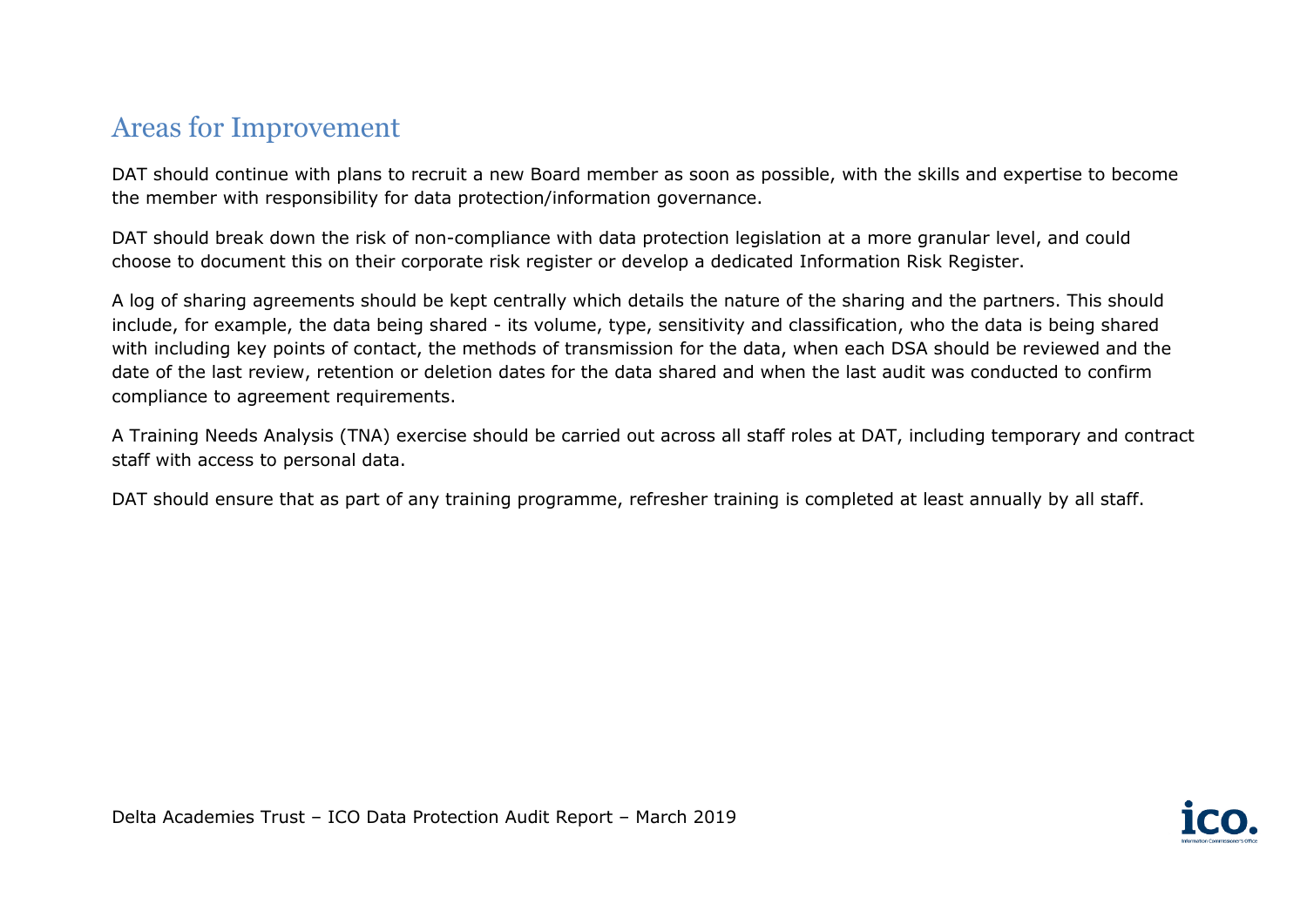#### Good Practice

ICO auditors acknowledge that DAT have been working positively towards GDPR compliance. It was noted that there was a programme of data protection awareness for staff in place, with posters up onsite.

An onsite compliance check has been conducted to test security arrangements at one data processor.